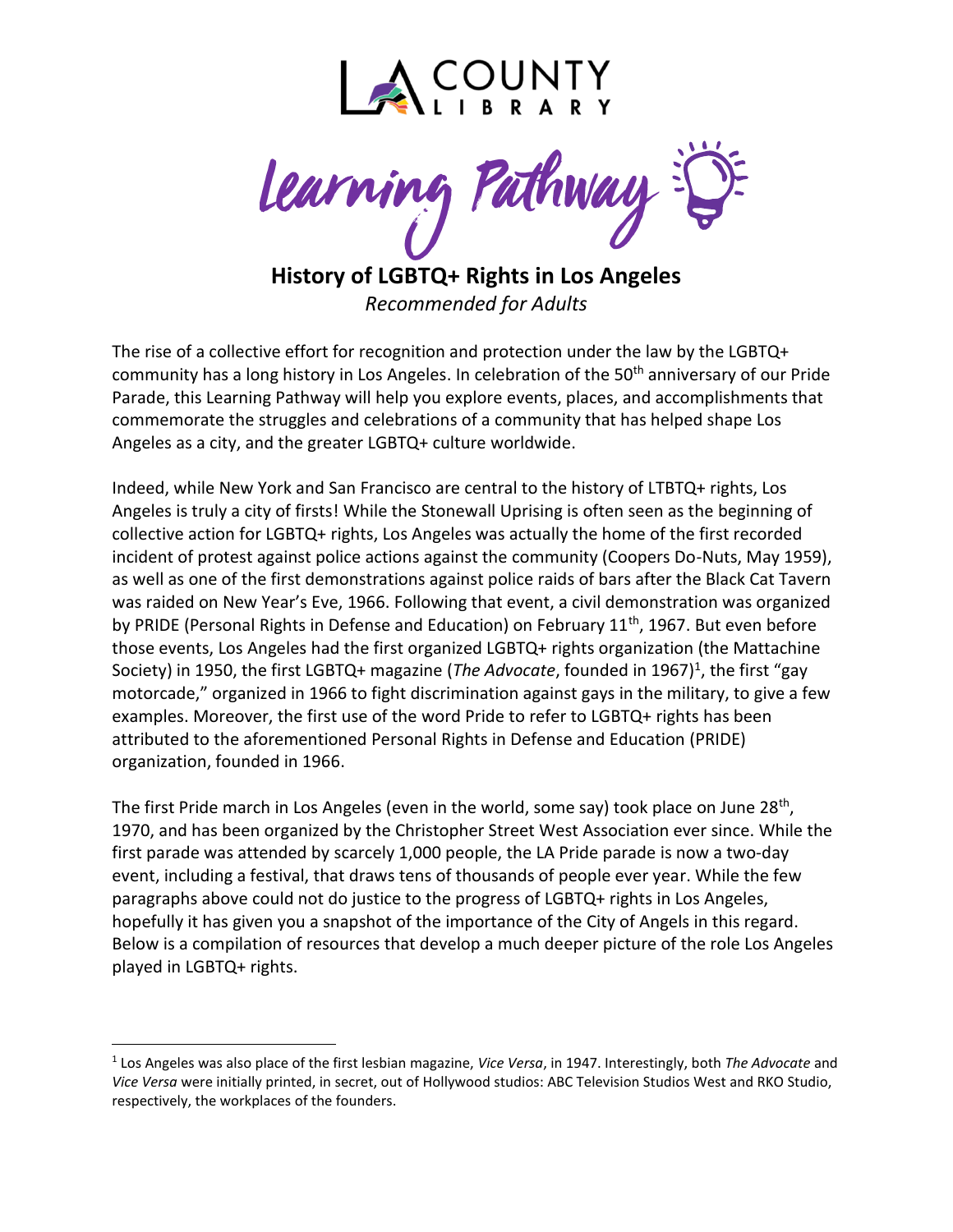

## **Books**



#### *City of Night* **by John Rechy**

"When John Rechy's explosive first novel appeared in 1963, it marked a radical departure in fiction, and gave voice to a subculture that had never before been revealed with such acuity. It earned comparisons to Genet and Kerouac, even as Rechy was personally attacked by scandalized reviewers. Nevertheless, the book became an international bestseller, and fifty years later, it has become a classic."

Catalog Link: <https://tinyurl.com/y6oah6fq>



#### *Gay Bar: The Fabulous, True Story of a Daring Woman and Her Boys in the 1950s* **by Will Fellows and Helen Branson**

"Vivacious, unconventional, candid, and straight, Helen Branson operated a gay bar in Los Angeles in the 1950s--America's most anti-gay decade...In 1957 she published her extraordinary memoir *Gay Bar*, the first book by a heterosexual to depict the lives of homosexuals with admiration, respect, and love…In this new edition of *Gay Bar*, Will Fellows interweaves Branson's chapters with historical perspective provided through his own insightful commentary and excerpts gleaned from letters and essays appearing in gay publications of the period."

Catalog Link: <https://tinyurl.com/y3asc3ks>



## *Gay L.A.: A History of Sexual Outlaws, Power Politics, and Lipstick Lesbians* **by Lillian Faberman and Stuart Timmons**

"The exhortation to "Go West!" has always had a strong hold on the American imagination. But for the gays, lesbians, and transgendered people who have moved to L.A. over the past two centuries, the City of Angels has offered a special home--which, in turn, gave rise to one of the most influential gay cultures in the world. Drawing upon untouched archives of documents and photographs and over 200 new interviews, Lillian Faderman and Stuart Timmons chart L.A.'s unique gay history…" Catalog Link: <https://tinyurl.com/y5rhvvdc>



*Lavender Los Angeles* **by Roots of Equality (a grassroots LGBT organization)** Born out of the "Lavender Los Angeles" exhibit, *Lavender Los Angeles*, uses images (mostly from the ONE National Gay and Lesbian Archives) to document the birth and progress of the LGBTQ+ movement in Los Angeles from its beginnings.

Catalog Link:<https://tinyurl.com/yyr3e8xj>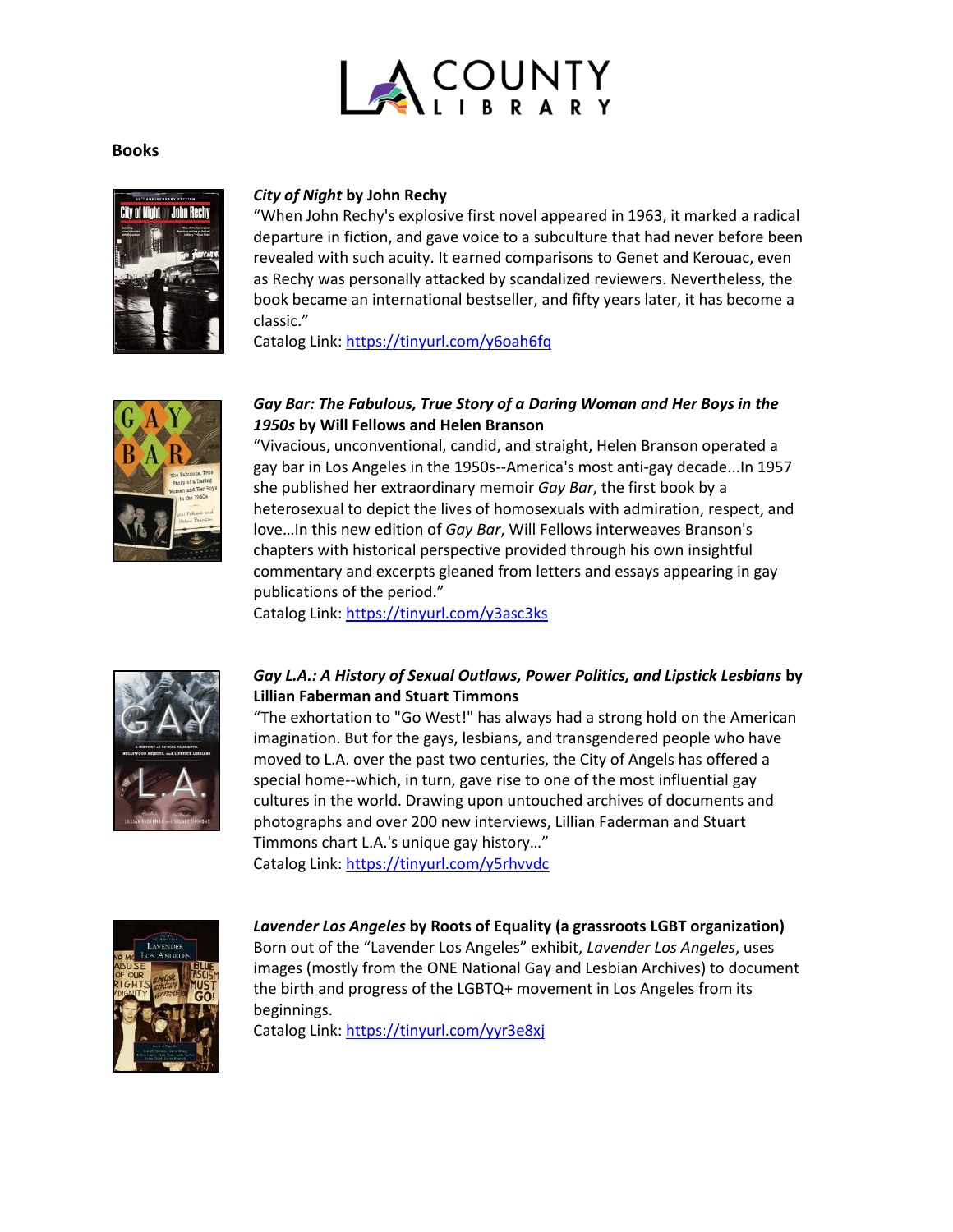



# *Pre-Gay L.A.: A Social History of the Movement for Homosexual Rights* **by C. Todd White**

"This book explores the origins and history of the modern American movement for homosexual rights, which originated in Los Angeles in the late 1940s and continues today. Part ethnography and part social history, it is a detailed account of the history of the movement as manifested through the emergence of four related organizations: Mattachine, ONE Incorporated, the Homosexual Information Center (HIC), and the Institute for the Study of Human Resources (ISHR)…"

Catalog Link:<https://tinyurl.com/y4gqshcy>



## *Set the Night on Fire: LA in the Sixties* **by Mike Davis and Jon Wiener**

A substantial (800+pages) general history of various movements in 1960s Los Angeles, including a chapter called "Before Stonewall: Gay L.A (1964-1970). While the other books on this list focus specifically on LGBTQ+ right history in Los Angeles, this book helps to put that activism in context of a particular place and time.

Overdrive:<https://tinyurl.com/y7wa4lmw> Catalog Link:<https://tinyurl.com/y3jsxcph>

For more books and other items, check out the special LGBT Collection at West Hollywood Library.

# **Video**



# *Before Stonewall: The Making of a Gay and Lesbian Community*

"Traces the social, political and cultural history of homosexuality in America from the 1920s to 1969; the beginning of the Gay Liberation Movement after a police raid on Stonewall Inn, a gay bar in New York City; and the three-day riot that followed."

Catalog Link:<https://tinyurl.com/y5prng62>



### *Call Me Troy*

"Profiling the life and times of one of the gay community's most visible and tenacious advocates for change, Rev. Troy Perry, *Call Me Troy* is a truly inspirational story about a remarkable and dynamic individual whose activism was decades ahead of its time."

Kanopy Link[: https://tinyurl.com/ybkhhyxu](https://tinyurl.com/ybkhhyxu)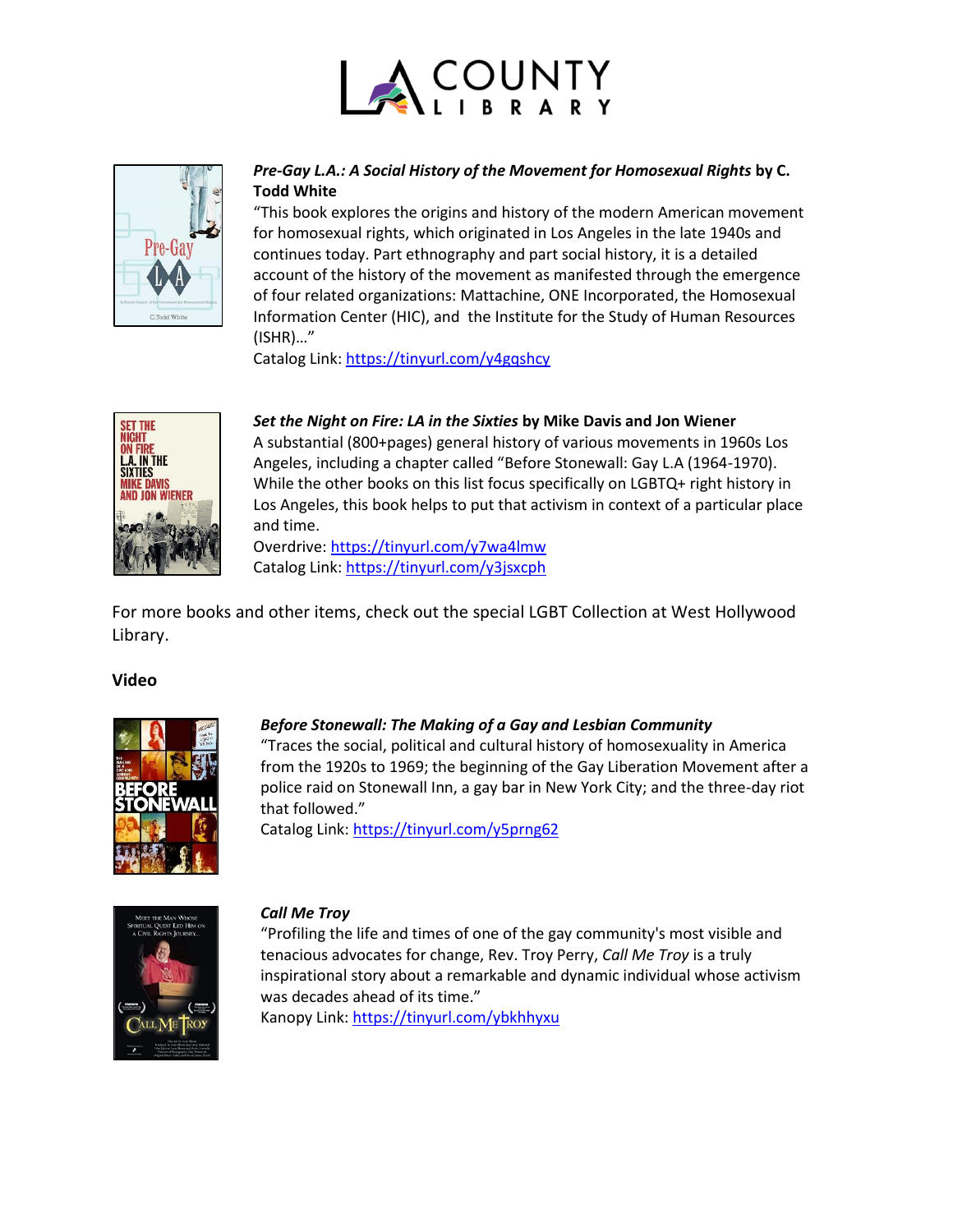



*Light in the Water: The Story of the First Openly Gay Masters Swim Team*

"In 1982 soon after the first Gay Games, West Hollywood Aquatics registered as the first openly gay masters swim team in the world. This athletic powerhouse fought injustice in the world of competitive sports, and ultimately became a family."

Kanopy Link[: https://tinyurl.com/y9psyp7y](https://tinyurl.com/y9psyp7y)



*Political Animals: Pioneering Women Who Paved the Way for LGBT Equality*

Winner of multiple awards, including Best Documentary at the Los Angeles Film Festival, *Political Animals* follows the first four members of the California LGBT Legislative Caucus, including former Los Angeles City Councilmember (and now member of the LAUSD Board), Jackie Goldberg, and Sheila Kuehl, current member of the Los Angeles County Board of Supervisors (3rd District), as they as they fight for equality.

Kanopy Link[: https://tinyurl.com/ycna7rhx](https://tinyurl.com/ycna7rhx) 



*The Other Side: A Queer History's Last Call: A Documentary*

This film documents the history of gay Los Angeles set against the backdrop of The Other Side, a venerable piano bar in the Silver Lake neighborhood. Catalog Link:<https://tinyurl.com/yymodrwh>

### **Websites**

### *Before Stonewall, the Queer Revolution Started Right Here in Los Angeles* **by Jason McGahan**

This engaging article from the *Los Angeles Magazine* provides an ideal introduction to the historical struggle for LGBTQ+ rights in Los Angeles, covering both the events at Coopers Do-Nuts, the Black Cat Tavern, and more[. https://tinyurl.com/y5wrty92](https://tinyurl.com/y5wrty92)

### *Curating the City: LGBTQ Historic Places in L.A.*

A project the LA Conservancy to highlight landmarks of LGBTQ+ history in Los Angeles, including short films about The Black Cat (mentioned in the introduction), The Woman's Building, and the Great/Long Hall at Plummer Park[. https://www.laconservancy.org/lgbtq](https://www.laconservancy.org/lgbtq)

### *Mapping Los Angeles's groundbreaking role in LGBT history* **by Bianaca Barragan**

A selection of places important to LGBTQ+ history in Los Angeles with short descriptions images, and a map, published at *Curbed LA.* <https://tinyurl.com/yaj65ssx>